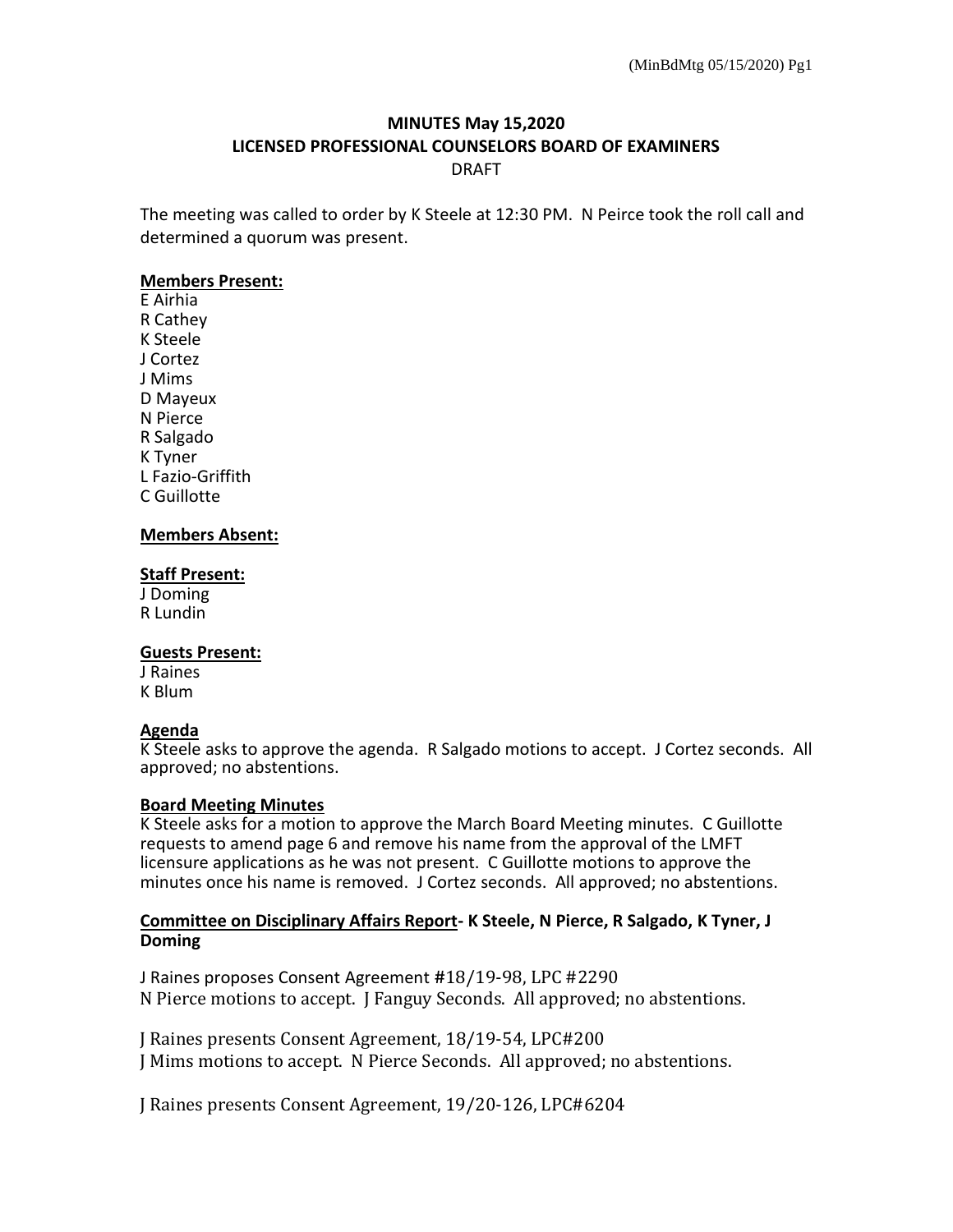J Cortez motions to accept. K Tyner Seconds. All approved; no abstentions.

J Raines presents Consent Agreement, 19/20-139, LPC #7050 E Airhia motions to accept. J Cortez Seconds. All approved; no abstentions

R Salgado motions to reinstate licenses: LPC #6427, LPC #2148, and LPC #5790. N Pierce seconds. All approve; no abstentions.

K Steele presents the Disciplinary Affairs Committee Report:

# **Unofficial Complaints Received since May 15, 2020:**

- 1. 19/20-134: Not Licensed with Board
- 2. 19/20-137\*: Unreported Arrest
- 3. 19/20-138\*: Practicing outside of Scope
- 4. 19/20-139\*: Failure to Cooperate
- 5. 19/20-141\*: Failure to Cooperate
- 6. 19/20-143: Unprofessional Conduct
- 7. 19/20-144: Unethical Conduct
- 8. 19/20-145\*: Providing False Information
- 9. 19/20-146\*: Fraudulent Billing/Unprofessional Conduct
- 10. 19/20-147: Inappropriate Relationship

# **Official Complaints Received since May 15, 2020:**

- 1. 19/20-133: Unprofessional Conduct/Breached Confidentiality
- 2. 19/20-135: Not Licensed with Board
- 3. 19/20-136: Not Licensed with Board
- 4. 19/20-140: Fraudulent Billing
- 5. 19/20-142: Unethical Conduct
- 6. 19/20-148: Not Licensed with Board
- 7. 19/20-149: Not Licensed with Board
- 8. 19/20-150: Unprofessional Conduct
- 9. 19/20-151: Child Custody Evaluation (CCE)
- 10. 19/20-152: Unethical and Unprofessional Conduct

# **Cases to Open:**

- 1. 19/20-133: Unprofessional Conduct/Breached Confidentiality
- 2. 19/20-137\*: Unreported Arrest
- 3. 19/20-138\*: Practicing outside of Scope
- 4. 19/20-139\*: Failure to Cooperate
- 5. 19/20-140: Fraudulent Billing
- 6. 19/20-141\*: Failure to Cooperate
- 7. 19/20-142: Unethical Conduct
- 8. 19/20-143: Unprofessional Conduct
- 9. 19/20-144: Unethical Conduct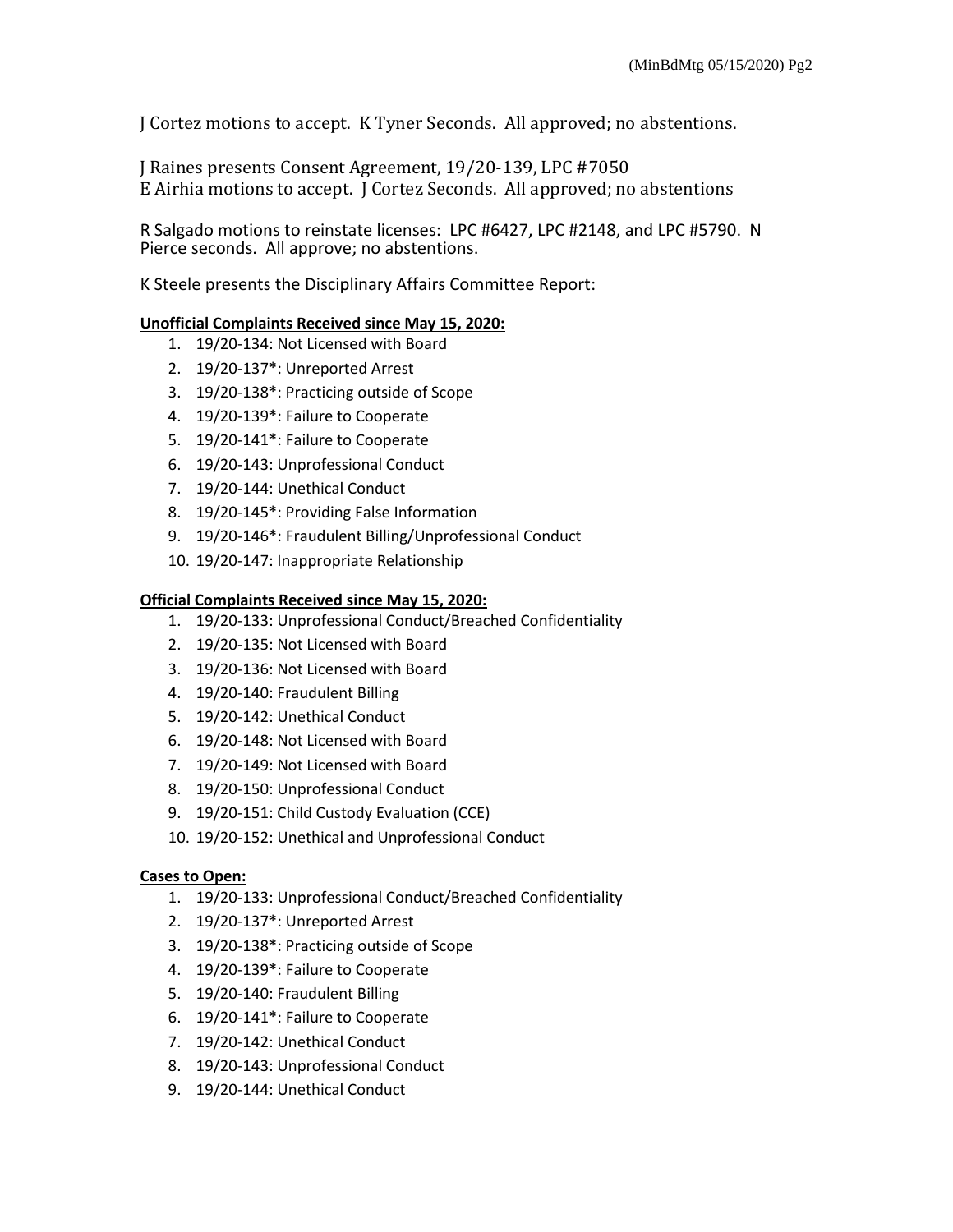- 10. 19/20-145\*: Providing False Information
- 11. 19/20-146\*: Fraudulent Billing/Unprofessional Conduct
- 12. 19/20-147: Inappropriate Relationship
- 13. 19/20-150: Unprofessional Conduct
- 14. 19/20-151: Child Custody Evaluation (CCE)
- 15. 19/20-152: Unethical and Unprofessional Conduct

### **Complaints to Dismiss:**

- 1. 19/20-134 *Not licensed with Board*
- 2. 19/20-135 *Not licensed with Board*
- 3. 19/20-136 *Not licensed with Board*
- 4. 19/20-148 *Not licensed with Board*
- 5. 19/20-149 *Not licensed with Board*

### **Complaints to Close:**

- 1. 18/19-25
- 2. 19/20-40
- 3. 19/20-48 *PLPC is Expired*
- 4. 19/20-61
- 5. 19/20-63
- 6. 19/20-109
- 7. 19/20-111
- 8. 19/20-113
- 9. 19/20-115
- 10. 19/20-116
- 11. 19/20-118
- 12. 19/20-120
- 13. 19/20-121
- 14. 19/20-123
- 15. 19/20-128
- 16. 19/20-131
- 17. 19/20-133

### **TOTAL OPEN CASES TO DATE: 42**

C Guillotte- Inquired about complaints to dismiss and individual not holding license.

K Steele- The Board does still send cease and desist letters if the individual is not licensed.

J Doming- A lot of the cases dismissed are individuals that hold a license with another Board or are licensed in another state, not Louisiana.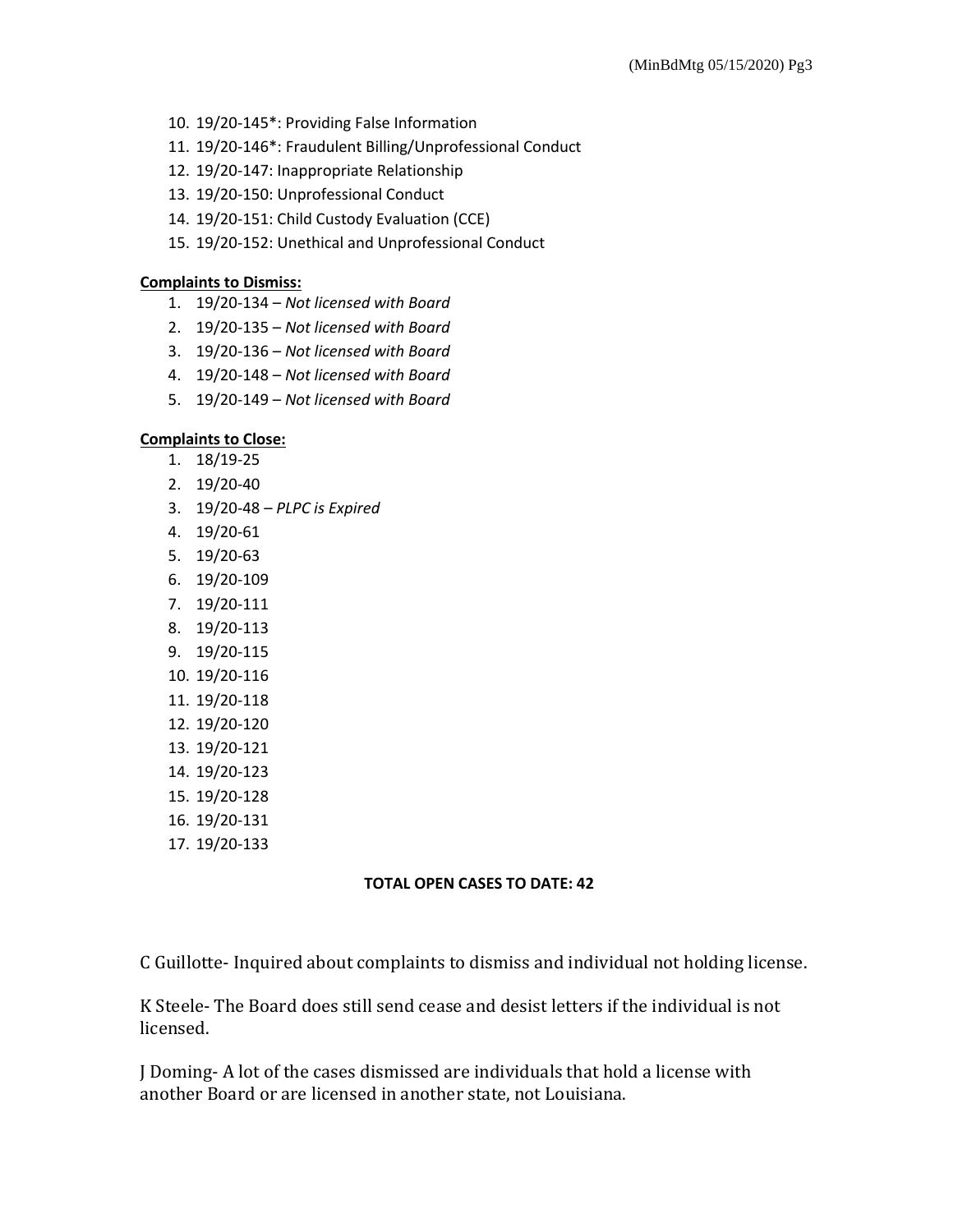N Pierce motions to approve. J Cortez seconds. All in favor; no abstentions.

K Steele asks for public comment. No comments.

## **Committee on Legislative Affairs Report**: C Guillotte, J Mims, E Airhia, M Feduccia

Presented by K Blum

On 5/27 ACA is having a meeting online. LCA has sent out an email blast for members to be a part of it. Will be talking about telehealth and Medicare. LCA still does not have someone to support Medicare bill-trying to get Senator Cassidy but not successful.

Legislative session is happening. There are a few different bills that were presented that have to do with Board. Some have been amended and ready to vote to go into law:

HB 505-art therapy bill. Trying to have bill go through which would give them licensure in LA. Initial proposed bill had lots of questions. Amendments have not been shared. LCA is opposed to bill.

HB 317-Bill for people with autism spectrum disorder to have this information be printed on driver's license. Study national crime information center to create database for developmental disorders.

HB 71-Suspending licensing fees for businesses.

HB498- Waive fees for applicants that meet certain criteria or provide payment plan. Only for Boards that are administering their own examinations. Does not apply to LPC Board

HB 613-passed. Board must issue license to military/Department of defense applicants and/or spouses

HB 622-Bill regarding reciprocity. If someone has a license in another state that is comparable to ours and not under investigation and fees paid, can be issued license.

HB 595 Opioid crisis. Very specific about what is going to happen and who will be on task force. One representative in the field-psychiatric professional.

HB 238-labor relations. Adding sexual orientation and gender.

HB 804-Client/Patient preference for where they get treatment. If someone goes to emergency rooms and needs to go to psychiatric facility, currently do not have a preference. Bill would provide language that a client/patient gets the ability to voice their preference as to where they would like to be treated.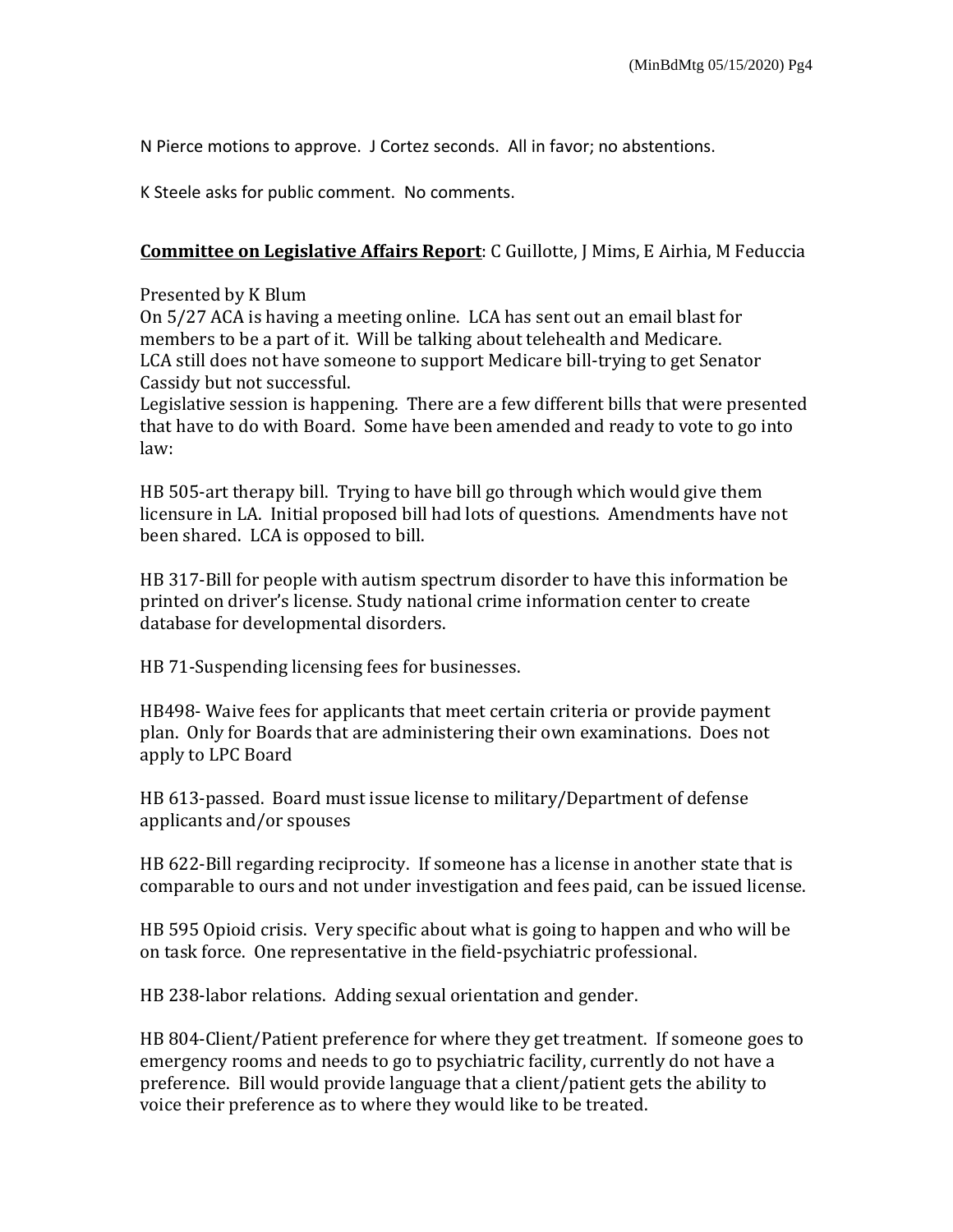J Mims- Interested in LCA's position on these bills.

K Blum- LCA supported HB 613 and is opposed to HB 317 and HB 505. Getting schedules on Sunday and going through bills at that time to reach out to divisions. LCA has not written any bills at this time. Everything happens quickly and it is difficult to get information out to members for responses prior to the bill moving. HB 71 has not been passed but has moved forward.

K Steele- HB 622 is very important and the Board needs updates from LCA as they are received.

# **Committee on Licensure/Supervision/Appraisal –LPC J Mims, J Cortez, L Fazio-Griffith**

J Mims presents the LPC licensure report:

Total Number of LPC Applications Reviewed: April & May 2020

| Application                            | April | May | Expedited |                | Total    |  |
|----------------------------------------|-------|-----|-----------|----------------|----------|--|
| LPC Application for Licensure          |       | 10  | 18        | 7              | 35       |  |
| 34 APRROVED; 1 DENIED                  |       |     |           |                |          |  |
| <b>LPC</b> Endorsement Application     |       | 4   | 4         | 4              | 12       |  |
| 11 APPROVED; 1 DENIED                  |       |     |           |                |          |  |
| PLPC Application (Section 1, 2, 3) 17  |       |     | 11        | 8              | 36       |  |
| 31 APPROVED; 5 DENIED                  |       |     |           |                |          |  |
| PLPC Application: Section 1 Only 0     |       |     | 1         | 0              | 1        |  |
| 1 APPROVED                             |       |     |           |                |          |  |
| PLPC Application: Section 1 and 2 Only |       |     | 0         | 0              | 0        |  |
| <b>NA</b>                              |       |     |           |                |          |  |
| PLPC Application: Section 2 Only 0     |       |     | 0         | 0              | 0        |  |
| <b>NA</b>                              |       |     |           |                |          |  |
| PLPC Application: Section 2 and 3 Only |       |     | 1         | 0              | 0        |  |
| 1 APPROVED                             |       |     |           |                |          |  |
| PLPC Application: Section 3 Only 0     |       |     | 0         | 0              | $\Omega$ |  |
| NA.                                    |       |     |           |                |          |  |
| <b>LPC Supervisor Application</b>      |       | 4   | 6         | 1              | 11       |  |
| 8 APPROVED; 3 DENIED                   |       |     |           |                |          |  |
| <b>Appraisal Privilege</b>             | 0     | 2   | 0         | $\overline{c}$ |          |  |
| 2 APPROVED                             |       |     |           |                |          |  |
| PLPC: Change/Add Supervisor            |       | 1   | 4         | 0              | 5        |  |
| <b>5 APPROVED</b>                      |       |     |           |                |          |  |
| PLPC Practice Setting Updates          |       | 20  | 22        | 0              | 42       |  |
| <b>42 APPROVED</b>                     |       |     |           |                |          |  |
| <b>Total LPC Folders Reviewed</b>      |       | 57  | 68        | 20             | 145      |  |

Expedited: Totals from Approvals from 3/17/2020 - 5/11/2020

K Steele asks for public comments. No Comments.

J Mims asks to approve the licensure report. All approve; no abstentions.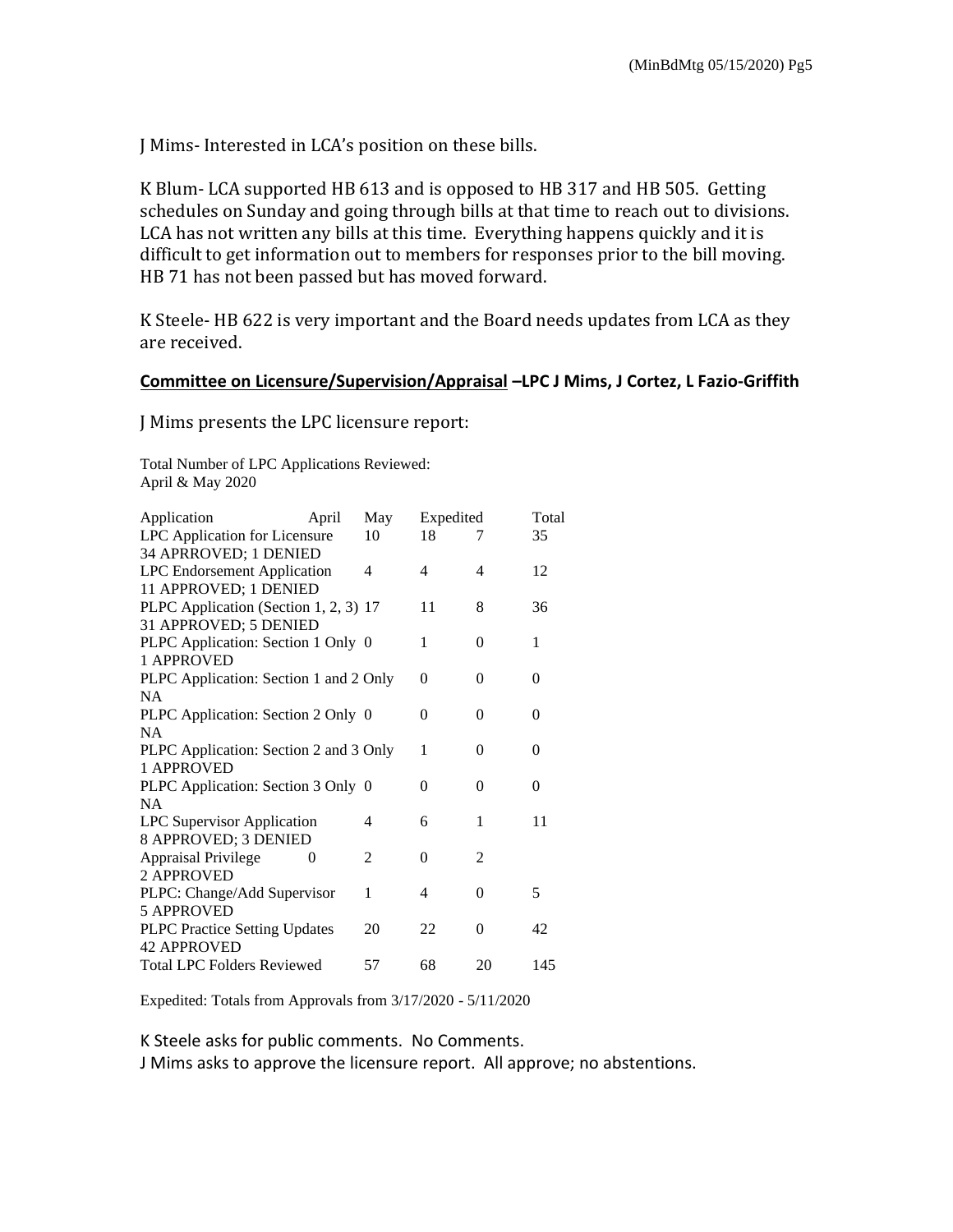# **Committee on Licensure/Supervision/Appraisal –LMFT- C Guillotte, K Tyner, R Cathey, K Steele**

C Guillotte presents the LMFT licensure report:

Total Number of LMFT Applications Reviewed April & May 2020

| Application                                         | April |   | May Expedited Total |   |  |  |  |  |  |
|-----------------------------------------------------|-------|---|---------------------|---|--|--|--|--|--|
| <b>LMFT Application for Licensure</b>               |       | 1 | n                   |   |  |  |  |  |  |
| 2 Approved; 0 Denied                                |       |   |                     |   |  |  |  |  |  |
| <b>LMFT Out-of State Applications for Licensure</b> |       |   |                     |   |  |  |  |  |  |
| 2 Approved; 0 Denied                                |       |   |                     |   |  |  |  |  |  |
| PLMFT Section 1,2,3                                 | 0     | 0 | 2                   | 2 |  |  |  |  |  |
| 2 Approved; 0 Denied                                |       |   |                     |   |  |  |  |  |  |
| PLMFT Section 1 Only                                | 0     | 0 | 0                   | 0 |  |  |  |  |  |
| <b>NA</b>                                           |       |   |                     |   |  |  |  |  |  |
| PLMFT Section 2 and 3 Only                          |       | 0 | 0                   | 0 |  |  |  |  |  |
| ΝA                                                  |       |   |                     |   |  |  |  |  |  |
| PLMFT Change/Add Practice Setting                   | 4     | 1 |                     |   |  |  |  |  |  |
| 5 Approved; 0 Denied                                |       |   |                     |   |  |  |  |  |  |
| PLMFT Change/Add Supervisor                         |       | 0 | 0                   |   |  |  |  |  |  |
| <b>NA</b>                                           |       |   |                     |   |  |  |  |  |  |
| <b>LMFT SC Application: Section 1</b>               |       | 0 | 0                   |   |  |  |  |  |  |
| NA                                                  |       |   |                     |   |  |  |  |  |  |
| <b>LMFT SC Application: Section 2</b>               |       | 0 | 0                   |   |  |  |  |  |  |
| <b>NA</b>                                           |       |   |                     |   |  |  |  |  |  |
| <b>LMFT Supervisor Candidate</b>                    |       | 0 | 0                   | 0 |  |  |  |  |  |
| <b>NA</b>                                           |       |   |                     |   |  |  |  |  |  |
| LMFT Supervisor 0                                   | 0     | 0 | 0                   |   |  |  |  |  |  |
| <b>NA</b>                                           |       |   |                     |   |  |  |  |  |  |
| <b>Total LMFT Folders Reviewed</b>                  |       | 5 | 3                   | 3 |  |  |  |  |  |
|                                                     |       |   |                     |   |  |  |  |  |  |

Expedited: Totals from Approvals from 3/17/2020 - 5/11/2020

K Steele asks for public comment. No comments.

C Guillotte motions to approve; All in favor; no abstentions

# **Committee on MFTAC Report: R Cathey, C Guillotte, K Tyner, K Steele**

R Cathey presents the report. MFTAC had several discussions including reviewing endorsement applicant. Reviewed legislation that was previously presented in meeting. MFTAC proposes the following rule change:

### **§3701. Endorsement**

A. Upon recommendation of the board and Marriage and Family Therapy Advisory Committee, the board shall issue a license to any person who has been licensed as a marriage and family therapist and has actively practiced marriage and family therapy for at least five years in another jurisdiction. The applicant must submit an application on forms prescribed by the board in the prescribed manner and pay the required licensure fee. <mark>Applicants must also have passed the Association of Marital and Family</mark>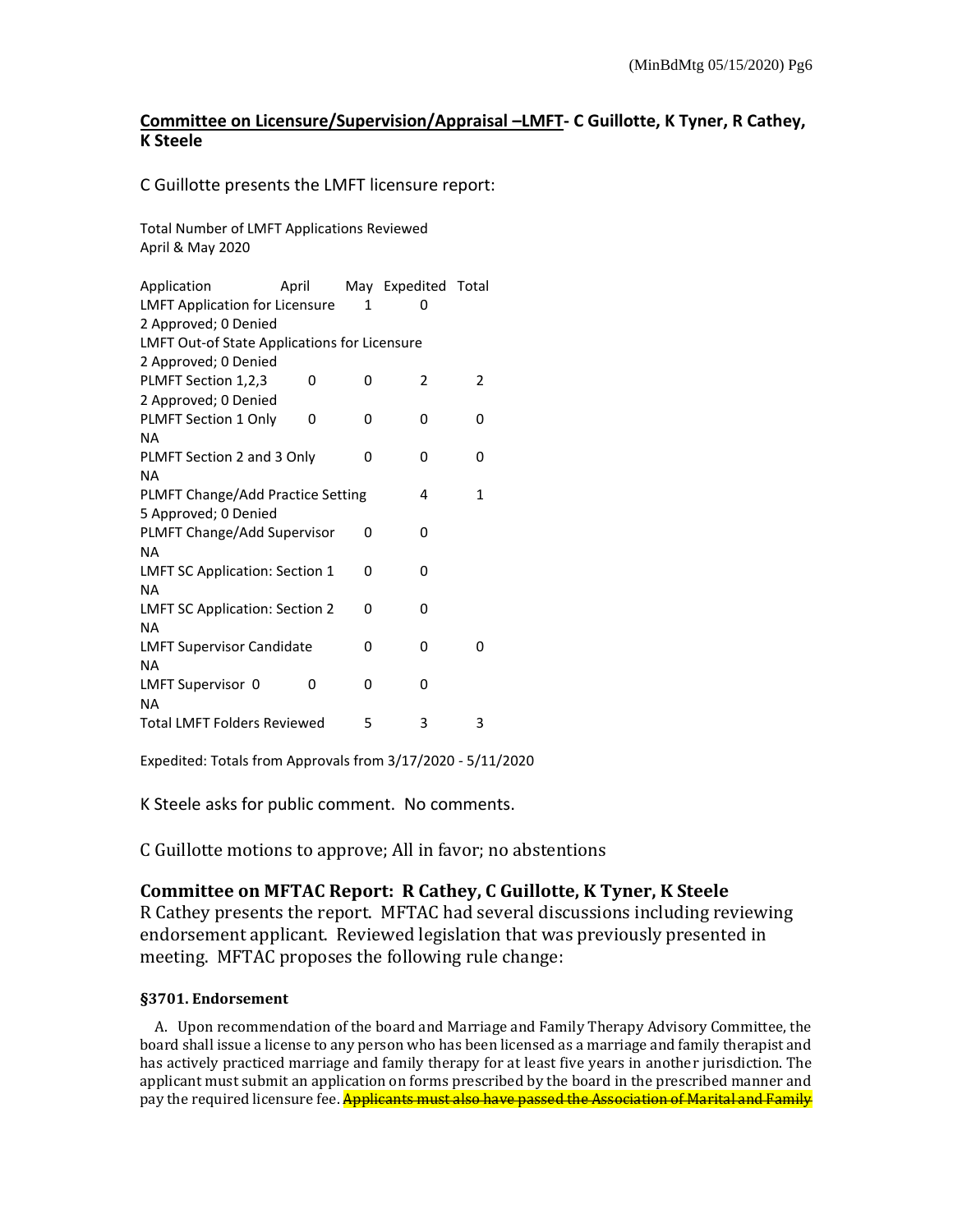Therapy Regulatory Board's examination in marital and family therapy. An applicant must submit documentation of at least 40 CEHs, in accordance with the requirements listed in Chapter 35, within two years of the date of application for licensure endorsement in Louisiana. An applicant must also be in good standing in all jurisdictions in which they are licensed and must not have been disciplined in any jurisdiction for an act that would have constituted grounds for refusal, suspension, or revocation of a license to practice marriage and family therapy in the state of Louisiana at the time the act was committed.

B. Upon recommendation of the board and marriage and family therapy advisory committee, the board shall issue a license to any person licensed as a licensed as a marriage and family therapist for less than five years in another jurisdiction whose requirements for the license are substantially equivalent to or exceed the requirements of the state of Louisiana. The applicant must submit an application on forms prescribed by the board in the prescribed manner and pay the required licensure fee. Applicants must also provide proof of having passed the Association of Marital and Family Therapy Regulatory Board's examination in marital and family therapy or an examination that is substantially equivalent as determined by the MFTAC. An applicant must also be in good standing in all jurisdictions in which they are licensed and must not have been disciplined in any jurisdiction for an act that would have constituted grounds for refusal, suspension, or revocation of a license to practice marriage and family therapy in the state of Louisiana at the time the act was committed.

K Steele motions to approve. J Mims seconds. All approved; no abstention.

### **Committee on PAP Report: E Airhia, L Fazio-Griffith, R Cathey**

Cases are progressing and there are no new participants to report. All approved; no abstentions.

Recess at 1:48pm. Reconvene at 1:58pm.

### **Committee on Rules: J Mims, J Cortez, L Fazio-Griffith, K Steele, D Mayeux**

Report presented by J Mims. Committee recommends removing the 1 year licensure requirement to provide teletherapy. Committee recommends a 3 hour CE requirement to practice teletherapy (remove the 9 hours training) or proof of training in an academic program.

C Guillotte motions to approve the committee's recommendation. J Cortez seconds. J Mims abstains from voting. No opposition.

K Steele asks for proposals to tele-supervison rules. Currently the rule allows 25% of supervision to be online.

C Guillotte motions to approve 100% of supervision to be conducted via a synchronous online platform and to remove the language that allows only 25%. R Salgado seconds. J Mims abstains from voting. No opposition.

J Doming says emergency rule for all online CEHs pertains only to LPC Renewal. J Mims motions to approve all CEHs can be online for the remainder of 2020. J Cortez seconds. All approve; no abstention.

## **Committee on Budget: J Doming, K Steele, N Pierce**

Report presented by J Doming.

Major change in budget is the increased advertising expense of \$28,000 per month on billboards. E Airhia would like to know if advertising company will factor into contract timeframe due to COVID-19. J Doming is working with management on an amendment to the contract.

N Pierce motions to accept report. E Airhia seconds. No opposed.